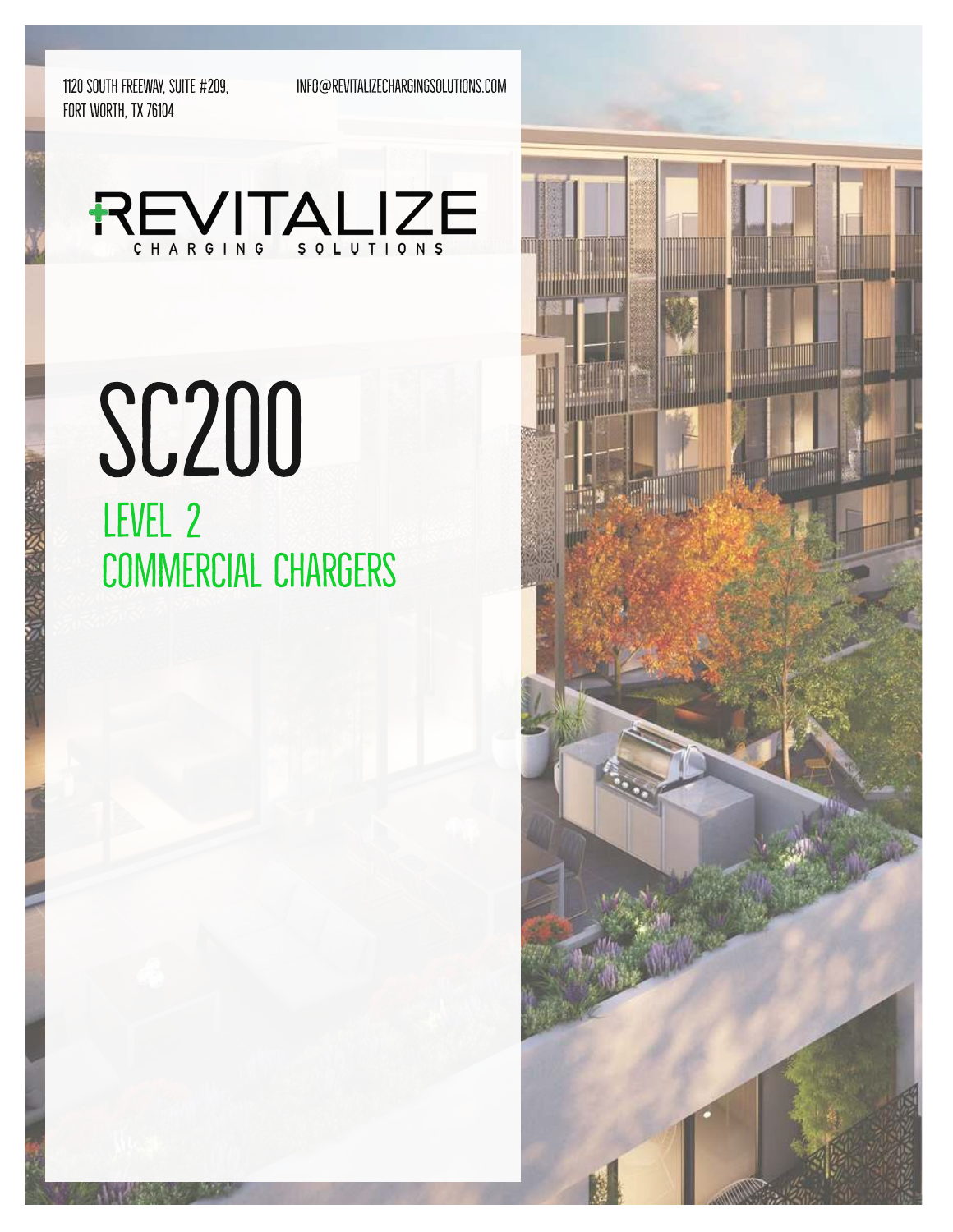## SC200 CHARGING STATION



The Revitalize SC200 commercial charger utilizes cutting edge Electric Vehicle (EV) technology to deliver an unparalleled charging experience. We enhanced all of the capabilities of the previous model and consolidated them into a smaller, more appealing form factor. With an industrial-grade aluminum body, the SC200 is built to handle all weather conditions and climates.

The SC200 is available in both single and dual charger models. Whether you're a private or public business, municipality, university or apartment complex, if you're looking for a cost-effective way to promote an environmentally conscious lifestyle and attract EV drivers, we have the solution for you. It's inevitable, the future of driving is electric. We'd love to help you make the transition to a cleaner tomorrow, today.

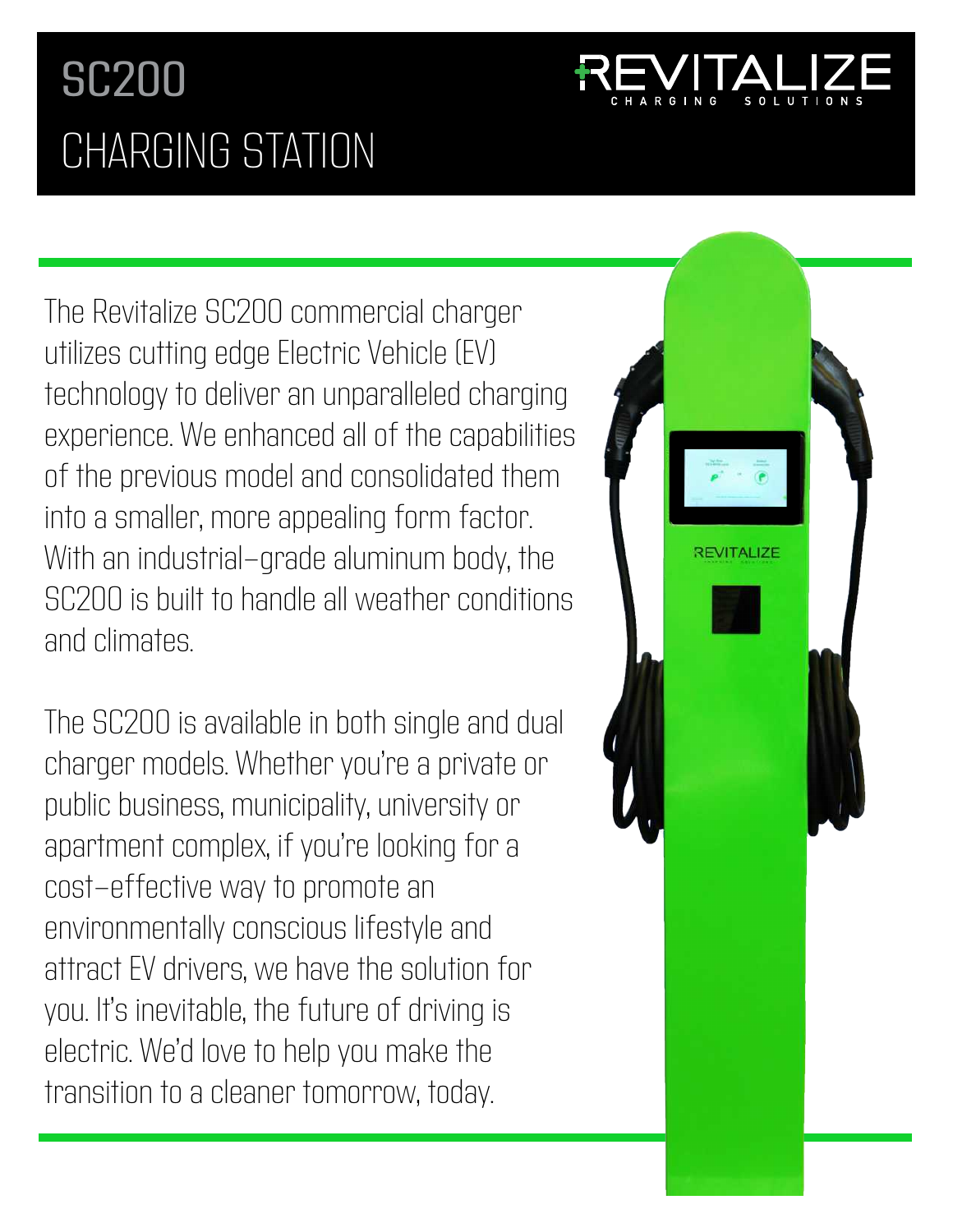## SC200 CHARGING STATION



## Small Form Factor:

The SC200 is designed to take up minimal space. With its small form factor of 9in X 8in X 60in, you can place it almost anywhere.

### Flexibility:

- Capable of single or dual port configurations.
- Ideal for apartment, retail, and workplace charging.

## Speed:

• The Level 2 Commercial units charge at a maximum rate of 25 RPH (miles of Range Per Hour), perfect for destination charging.

### Reservation:

• Reserve your charging spot ahead of your visit through our mobile application.

## Mobile Connectivity:

- Locate and connect to any RCS charger using the RCS mobile app.
- Setup favorite stations and pay for your charge through the mobile app.

## Network Management Capable:

- Remote software control
- Real–Time power usage
- Real-Time charging availability

## Usage Reports:

- Get daily, weekly, or monthly usage reports.
- Monitor CO2 and gasoline savings directly from your computer.

### Interactive Touchscreen:

- 7 inch all-weather touchscreen for easy use, even in bright sunny areas.
- Capability to display custom digital content and run cloud based advertisements

### Pricing:

- Set fixed or dynamic pricing by kWh, time, or per session.
	- o Dynamic Pricing allows for pricing to change based on time of day. This can be a mixture of kWh, Hourly, or time based.

## Utility Cost:

- Track the cost of utility per site for easy management
- View monthly reports online or download via Excel.

## Energy Efficient:

Set custom energy profiles during peak and off peak times.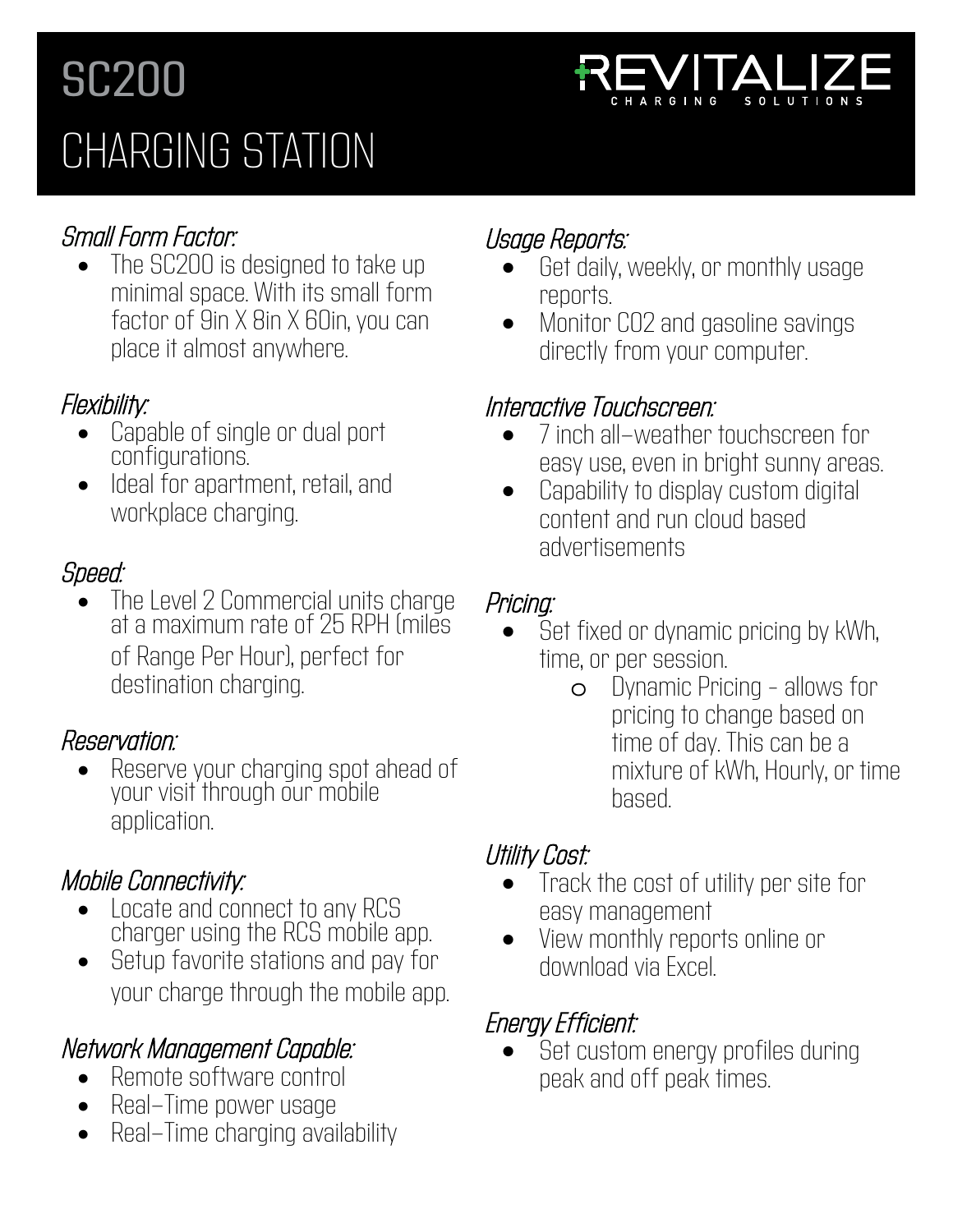## SC200 CHARGING STATION



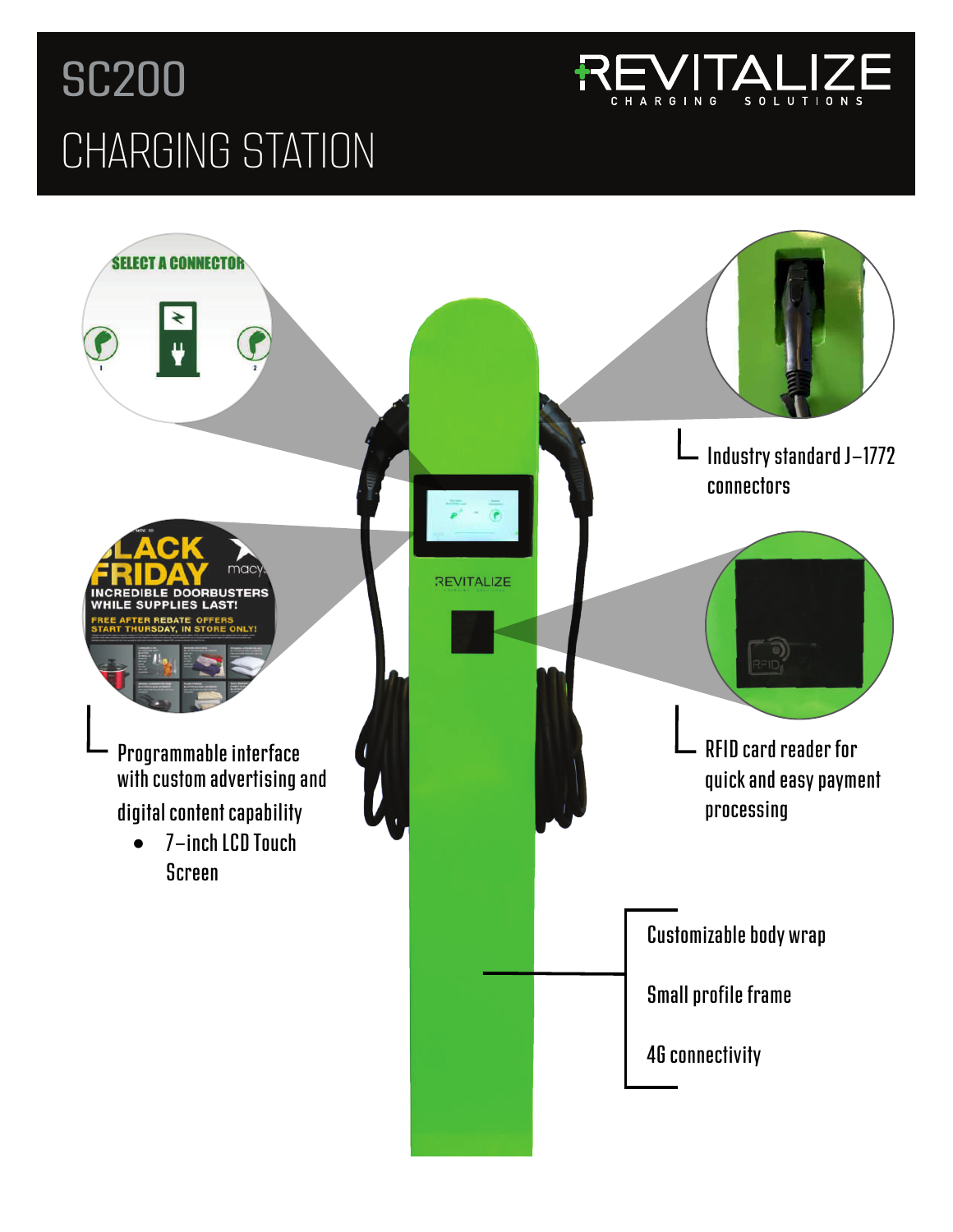## SC200 OUTPUT CONFIGURATION



S O L U T I O N

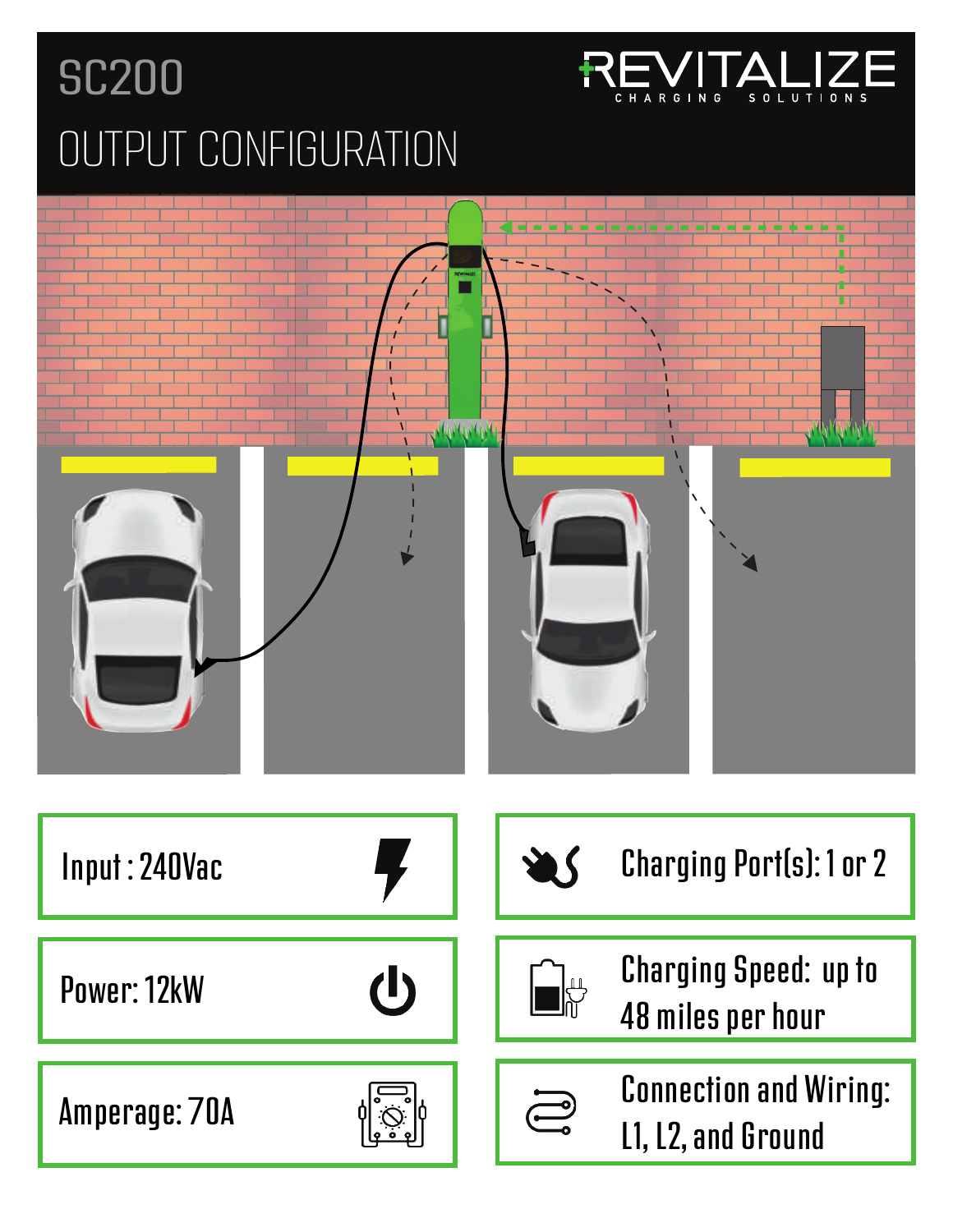## SC200 TECH. SPECIFICATIONS



**SC200-D** 



#### **RCS Proprietary (Internal Use Only)**

Not for use outside of Revitalize Charging Solutions, Inc, except under written agreement. This message and any attachments to it contain business information contain solely for the recipients.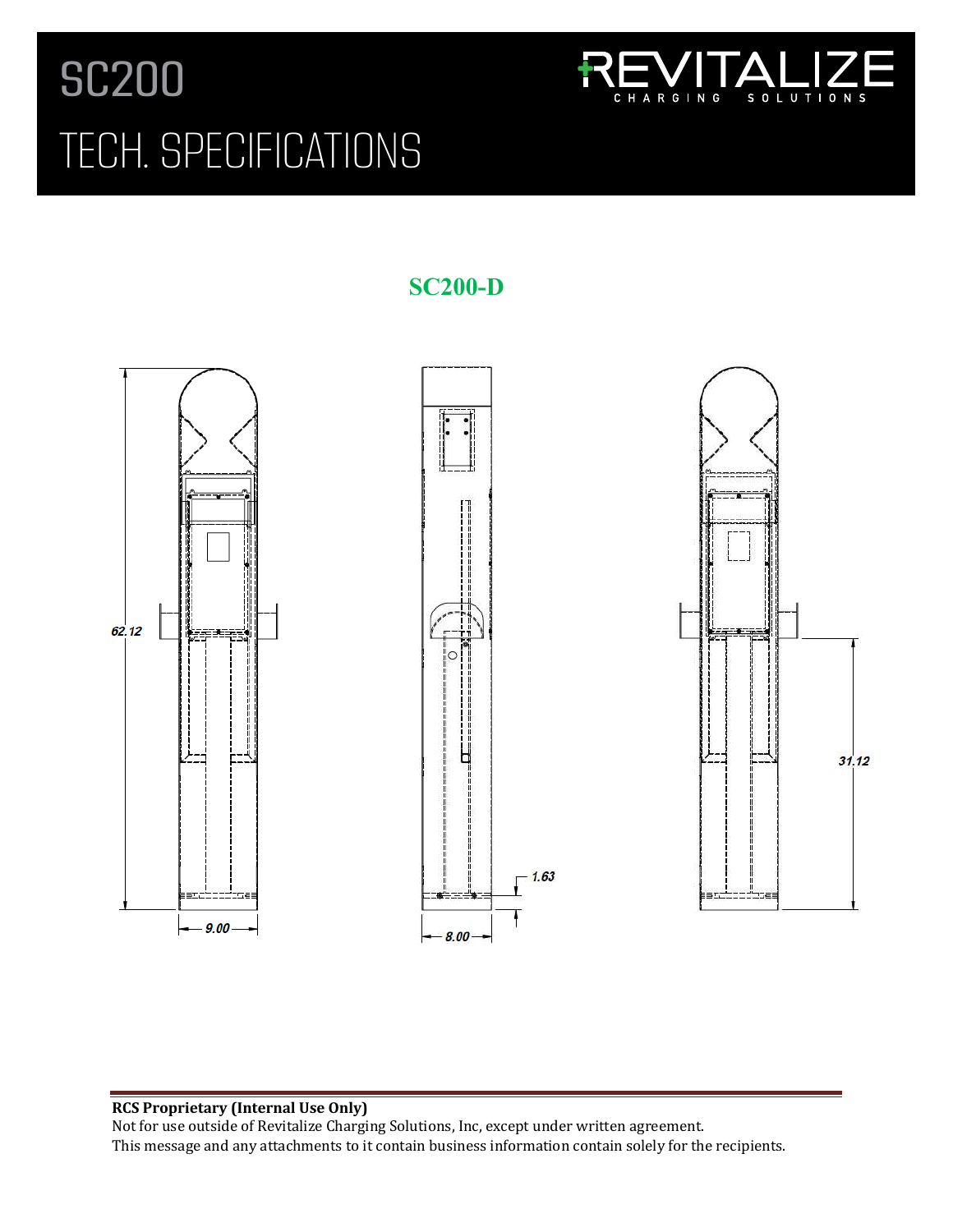## **(SC200-D) Dual Port Level 2 Charging Station** TECH. SPECIFICATIONSSC200



### **Electrical Input**

| Model                          | $SC200 - D$                             |
|--------------------------------|-----------------------------------------|
| <b>AC Power Input Rating</b>   | 208/240VAC 60Hz 1 Phase                 |
| <b>Input Current</b>           | 50A branch circuit   Powershare 25A X 2 |
| Required Service Panel Breaker | $70A - 2$ pole (non-GFCI)               |
| Wiring - Standard              | $3$ -wire $(L1, L2, Earth)$             |
| <b>Station Power</b>           | $\rm < 5W$                              |

#### **Electrical Output**

| AC - Standard | $12.0$ kW per board |
|---------------|---------------------|

### **Safety and Connectivity Features**

| <b>Ground Fault Detection</b>     | 20mA CCID with auto retry                                   |
|-----------------------------------|-------------------------------------------------------------|
| Open Safety Ground Detection      | Continuously monitors presence of safety ground connection  |
| <b>Plug-Out Detection</b>         | Power terminated per SAE J1772 <sup>TM</sup> specifications |
| <b>Power Measurement Accuracy</b> | $+/- 2\%$ from 2% to full scale (32A)                       |
| Power Report Interval             | 15 minutes, aligned to hour                                 |
| Local Area Network                | Ethernet, 4G LTE                                            |
| Ports                             |                                                             |

#### **Safety and Operational Ratings**

| Enclosure Rating Type        | Type 3R per UL 50E                                                                                                  |
|------------------------------|---------------------------------------------------------------------------------------------------------------------|
| <b>Safety Compliance</b>     | UL listed for USA and cUL certified for Canada; complies<br>with UL 2594, UL 2231-1, UL 2231-2, and NEC Article 625 |
| Surge Protection             | 6kV @ 3000A.                                                                                                        |
| <b>EMC</b> Compliance        | FCC Part 15 Class A                                                                                                 |
| <b>Operating Temperature</b> | -40°F to 149°F (-40°C to +65°C)                                                                                     |
| <b>Operating Humidity</b>    | up to 90% @ +65 °C (149 °F)                                                                                         |
| Non-Operating Humidity       | up to 95% @ +65°C (149°F)                                                                                           |
| Terminal Block Temperature   | -4°F to 248°F (-20°C to 120°C)                                                                                      |

#### **RCS Proprietary (Internal Use Only)**

Not for use outside of Revitalize Charging Solutions, Inc, except under written agreement. This message and any attachments to it contain business information contain solely for the recipients.